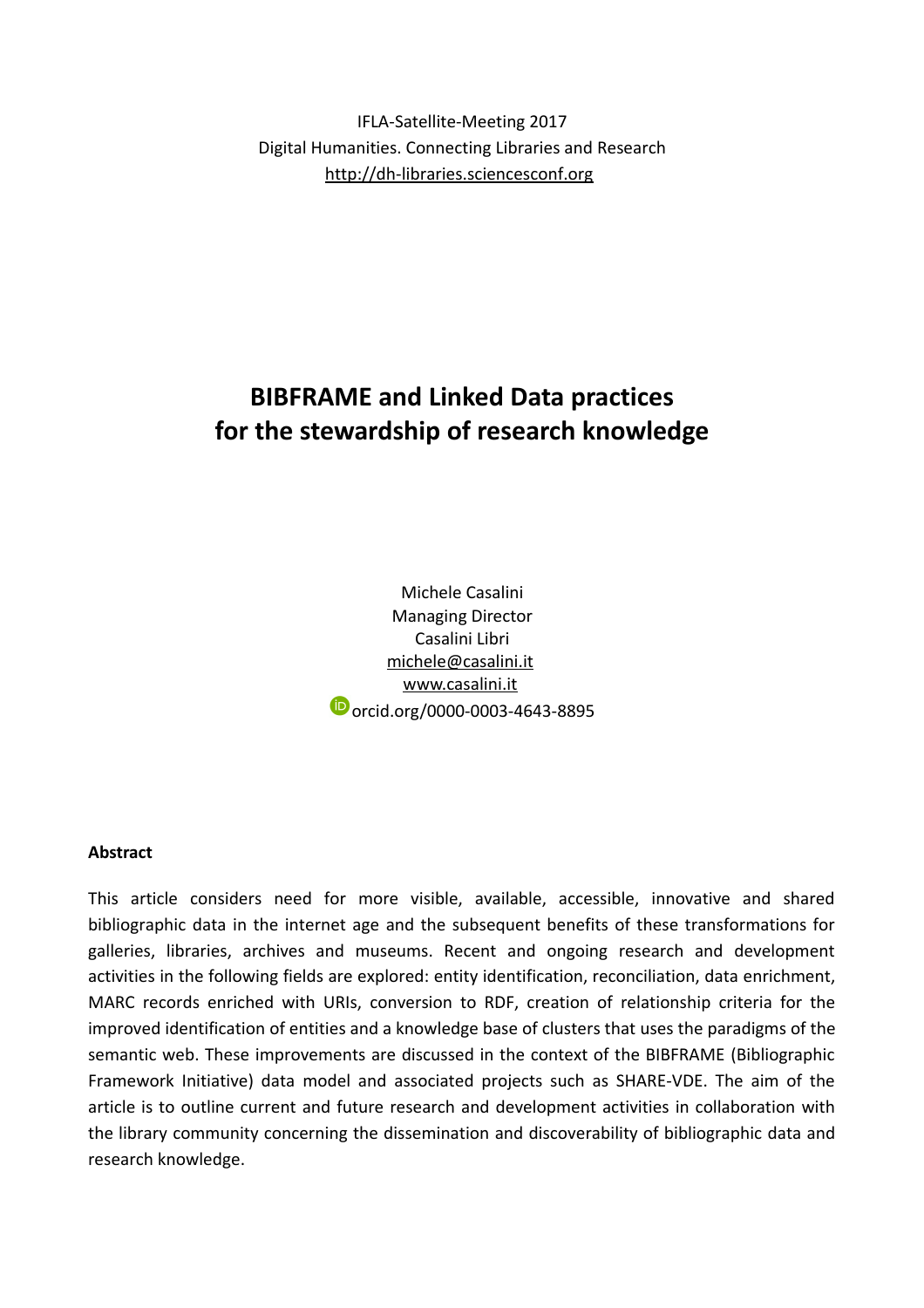# **BIBFRAME and Linked Data practices for the stewardship of research knowledge**

#### **1. BIBFRAME and Linked Data**

The emerging BIBFRAME (Bibliographic Framework Initiative) data model for the future advancement of bibliographic formats is currently the subject of discussion and development within the galleries, libraries, archives and museums (GLAMs) community. The new framework is intended to open up the possibilities of Linked Data, providing greater visibility and discoverability of all resource types, embracing various scripts, making bibliographic information more flexible and accessible to end users across the web rather than just library, archive or museum patrons. Many organisations are beginning to experiment with this framework and develop new workflow and business models to respond to changing needs.

The aim of this paper is very practical, focusing on recent and ongoing research and development activities: entity identification, reconciliation, data enrichment, with URIs (Uniform Resource Identifier) enhanced MARC records, conversion into RDF (Resource Description Framework), creation of relationship criteria useful to increase the effectiveness of entity identification, knowledge base of clusters that uses the paradigms of the semantic web, the BIBFRAME three layer architecture portal will be addressed. The SHARE Virtual Discovery Environment in Linked Data project encompassing a group of North American institutions with a range of different systems, habits and cataloguing traditions will be described (www.share-vde.org).

The theoretical context of these recent developments is:



Figure 1: Brief theoretical context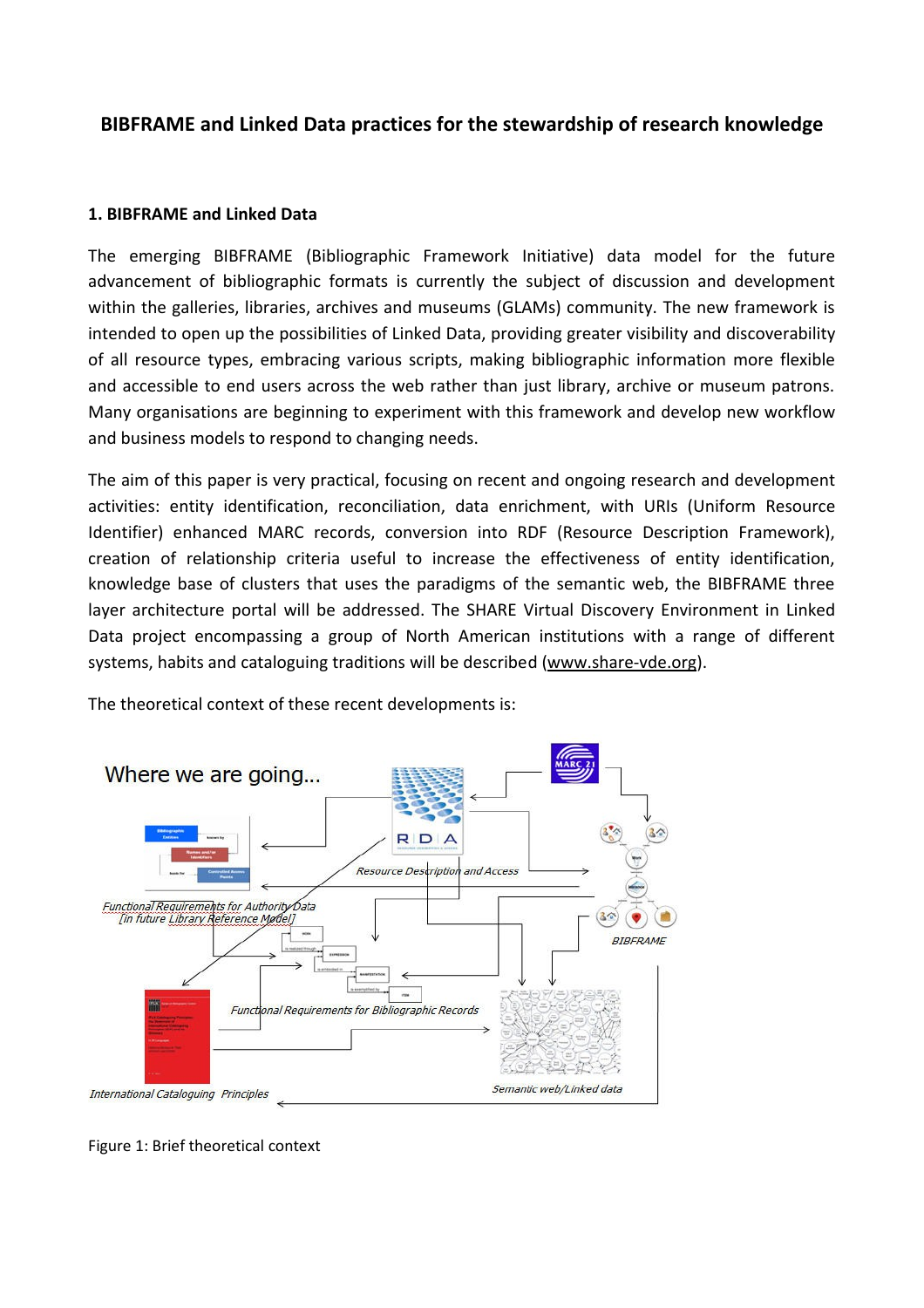- RDA (Resource Description and Access), initially released in 2010 and particularly appropriate for use by libraries, archives and museums replaces the Anglo-American Cataloguing Rules, Second Edition (AACR2). It provides a new structure for the organisation of bibliographic data based on the Functional Requirements for Bibliographic Records (FRBR), with more emphasis on identifiers and relationships than on descriptions. By 2013 many major national and research libraries had implemented the new standard. In November 2016 the RDA Steering Committee (RSC, www.rda-rsc.org) announced steps toward progressive adoption of the IFLA Library Reference Model (LRM, currently under final formal approval by the IFLA committees), replacing the Functional Requirements family of models.
- BIBFRAME, initially designed in 2012, is a data model that uses the principles of Linked Data and aims to provide an alternative to MARC. The MARC (MAchine-Readable Cataloging) format was developed in the 1960s and since then has become the international standard format for the encoding and exchange of bibliographic data. BIBFRAME (www.loc.gov/bibframe) proposes three core levels: Work, Instance, Item; Persons or Corporate bodies are within an Agent relationship with the Work in the data model. While libraries hold a wealth of well organised information, the MARC format is not suited to the Semantic Web as the linear and static nature of the information it contains cannot easily be harnessed and linked to other, related resources. Version 2.0 of BIBFRAME was released by the Library of Congress in November 2016 and updates, inclusive of community input, are ongoing.



Figure 2: BIBFRAME 2.0 data model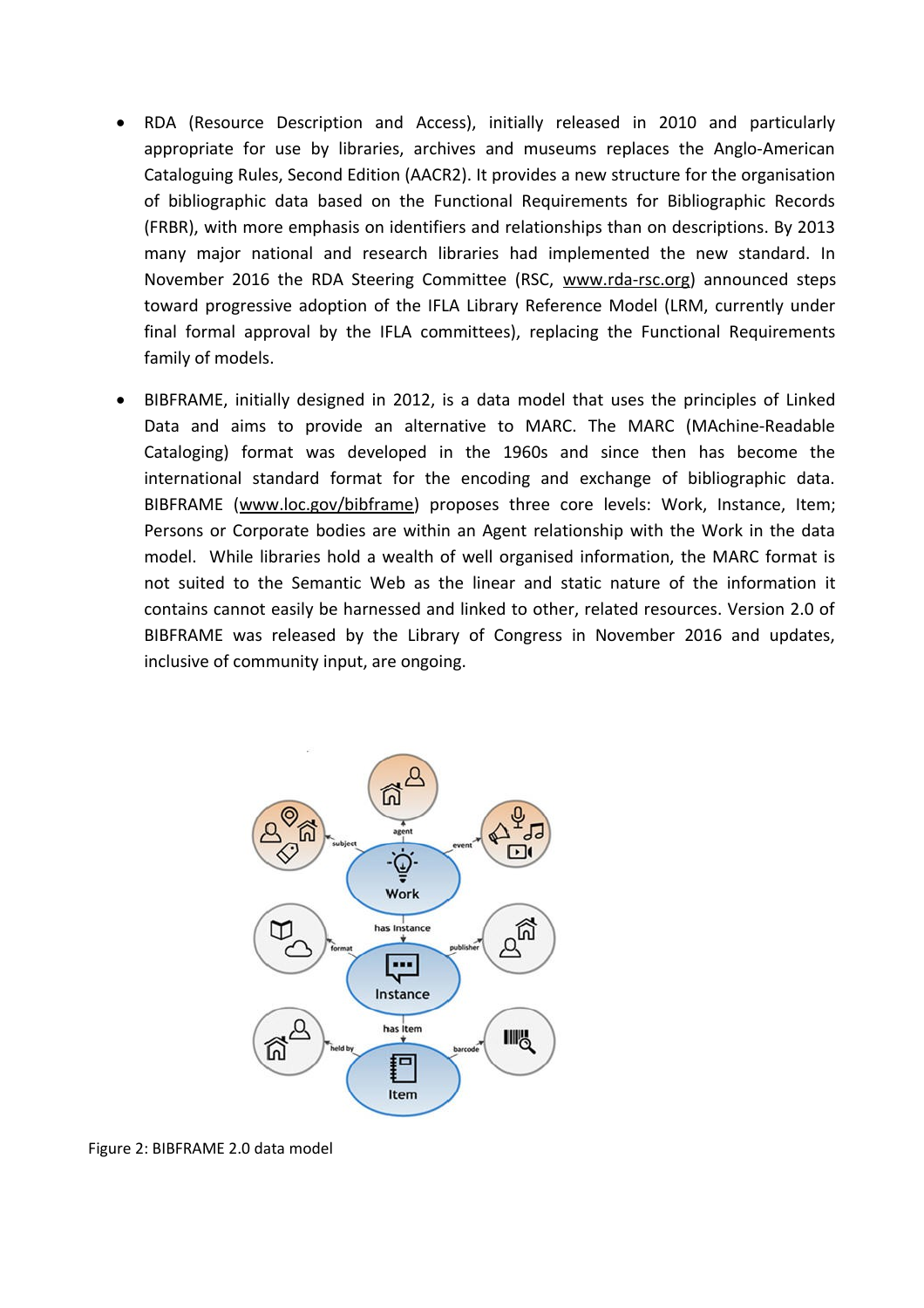#### **2. Experience**

Casalini Libri was established in 1958 with the dual purpose of advancing the profile of Italian culture and learning across the globe as well as providing a first-class bibliographic search and supply service for academic libraries. The company has grown considerably since its foundation by Mario Casalini, becoming one of the leading suppliers of European publications and related library services. Still a family-run business, Casalini Libri's ninety-strong team remains both faithful to the traditions of the business and committed to innovation, facilitating selection, acquisition and processing workflows working with thousands of publishers and libraries.

One of the priorities of Casalini Libri (www.casalini.it) has always been the provision of quality bibliographic information. The company produces more than 40,000 original bibliographic records for Romance Language publications each year, all of which are accessible through the online ilibri database [\(www.ilibri.com\)](http://www.ilibri.com/). Casalini Libri contributes new authority records to the national authority file as well as maintaining existing records, makes subject and classification proposals through participation in the NACO and SACO programs of the Program for Cooperative Cataloguing (PCC), and became recently ISNI Registration Agency. The records are created in native MARC21 according to the RDA BIBCO Standard Record (BSR) guidelines using the in-house WeCat cataloguing module of the OLISuite ILS, developed by @Cult.

A consulting and software development company established in 2001, @Cult ([www.atcult.it\)](http://www.atcult.it/) delivers effective and innovative tech solutions to improve information management and knowledge sharing. Casalini Libri's IT Department and @Cult have a longstanding collaboration and have been working together for over 10 years. One of the several projects in the field of the semantic web for cultural heritage institutions which @Cult has been involved in is ALIADA.

The ALIADA (Automatic publication under Linked Data Paradigm of Library Data) project was cofinanced by the European Union's Research and Innovation funding programme and ran from 2013 to 2015. It involved five partners from Italy, Spain and Hungary. The project originally applied the Linked Data paradigm using FRBRoo based ontologies. The project was developed with the aim of supporting the entire process, from conversion to the publication and linking of data. The results of the project are available from [www.aliada-project.eu.](http://www.aliada-project.eu/)

# **3. BIBFRAME and Linked Data practices: the SHARE Virtual Discovery Environment in Linked Data project (SHARE-VDE)**

Following the success of ALIADA and after input received from the library community, in 2014 Casalini Libri embarked upon a strategy for the progressive implementation of the BIBFRAME data model in close collaboration with @Cult. After a year of initial study and a feasibility analysis Casalini Libri presented the first results from the joint venture and a plan for action at the BIBFRAME LC Forum in Boston January 2016. In the subsequent months, following discussions with the library community, a research and development project, so far involving sixteen North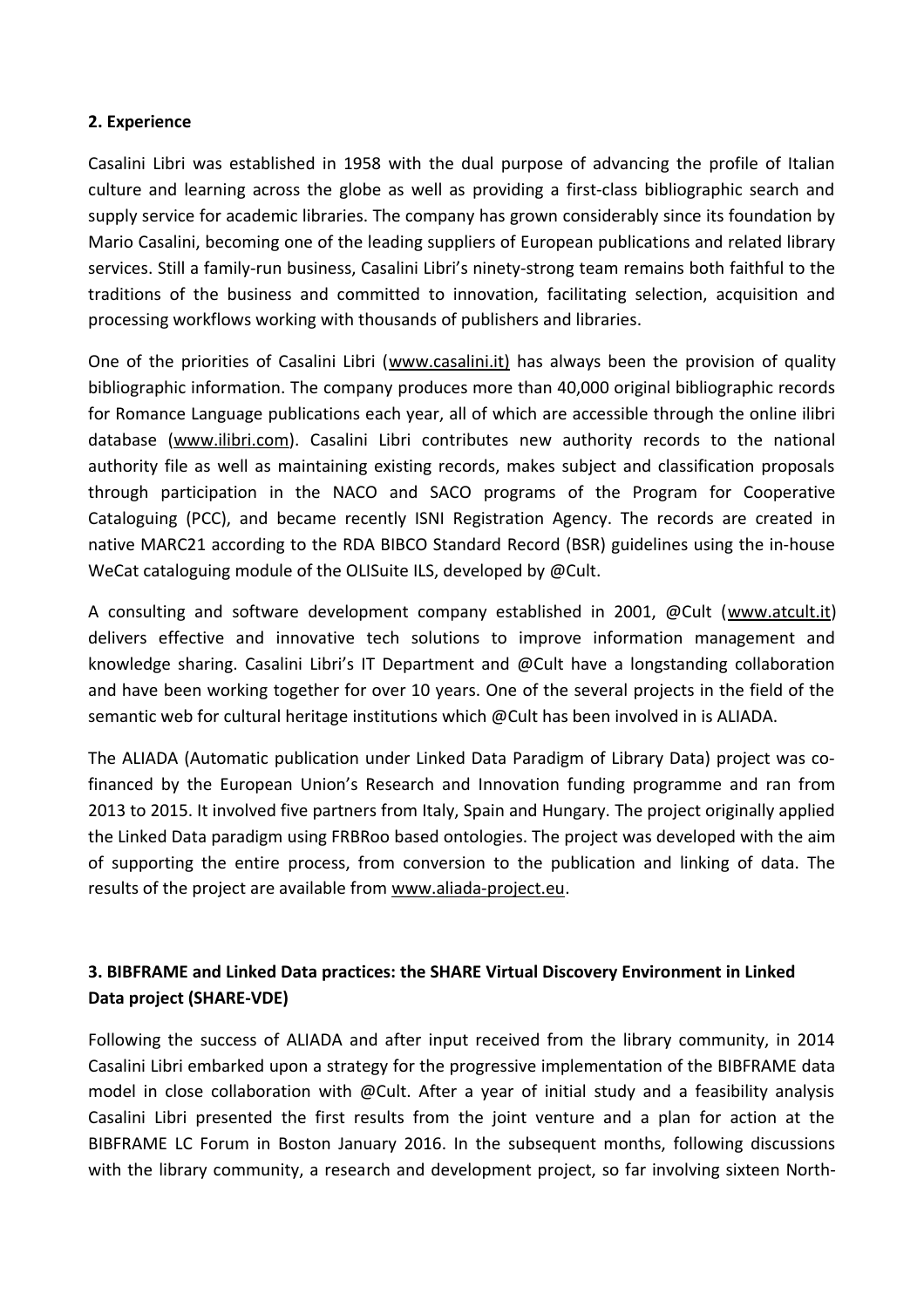American institutions, was established: SHARE Virtual Discovery Environment in Linked Data [\(www.share-vde.org\)](http://www.share-vde.org/).



Figure 3: Casalini Libri's BIBFRAME Conversion, Distribution & Publication Options

## **3.1 Project highlights**

SHARE-VDE is a library community driven research and development project to establish entity identification, reconciliation and conversion processes as well as a prototype of a virtual discovery environment with a BIBFRAME three layered architecture (Person/Work, Instance, Item). Furthermore, the project will create a database of relationships that is open to the community and a common knowledge base of clusters that uses the paradigms of the semantic web but also allows the libraries to continue to handle their data as independently as possible.

In terms of outcomes for partner libraries the project aims to create an environment that is useful for both library patrons, empowering them with advanced discovery interfaces, and librarians, incrementally providing them with cataloguing functions in native semantic web standards, integrating processes with the local systems, and implementing tools in a collaborative environment. SHARE-VDE also hopes to help to reveal a richness within the data of existing collections, often hidden or unexpressed in a traditional catalogue. This will be carried out through discussion, experimentation and configuration of the options for the future data creation, enhancement and sharing of all type of resources with the library community. Emphasis is placed on the use of short phases, yielding tangible results, on which institutions can base future decisions and further steps.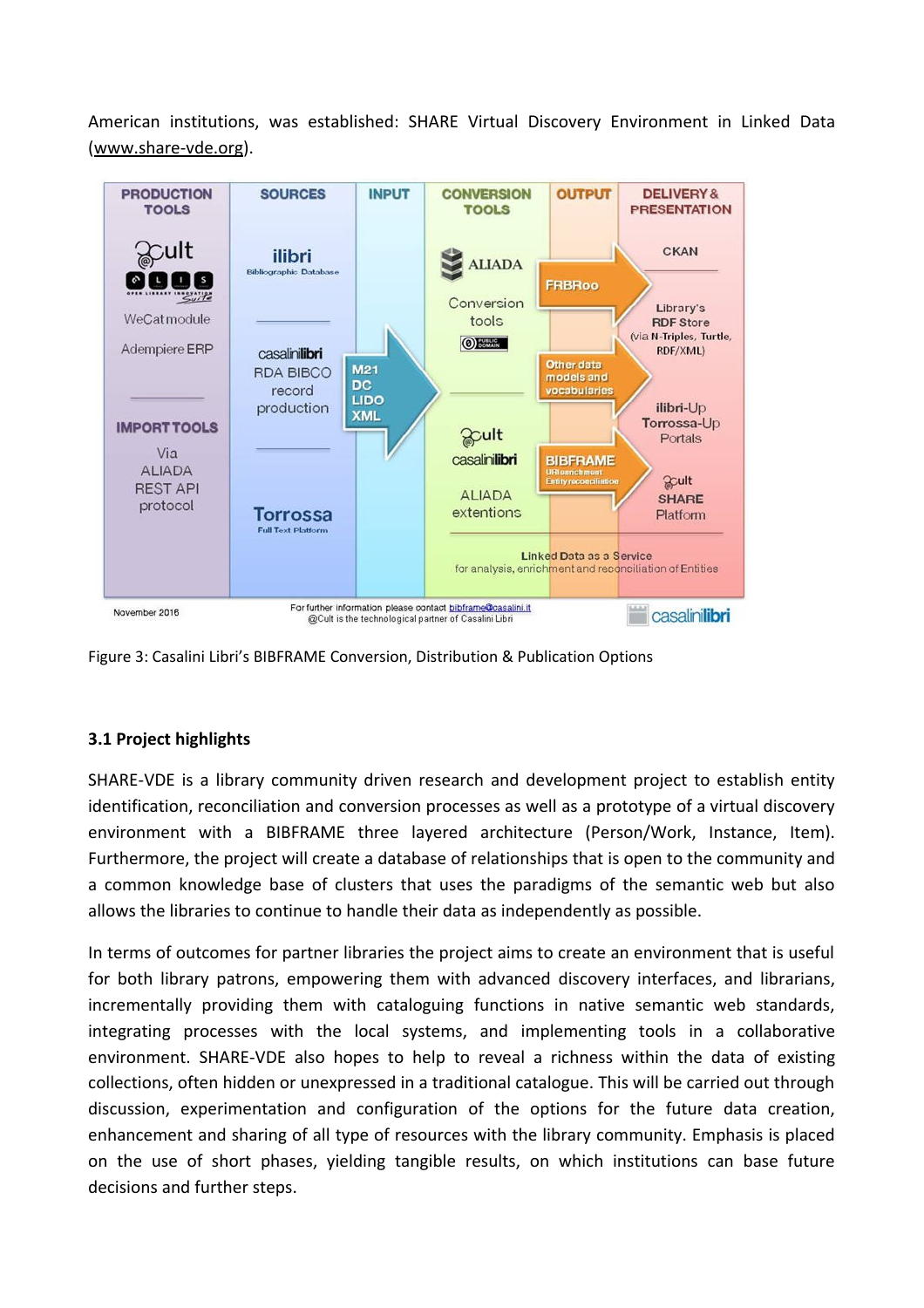Among the guiding principles of the initiative are the need for independence from the different local systems (ILS), habits and cataloguing traditions already in place; for the components to be available individually in as flexible as possible configuration as expected by the needs of various library - but also archive and museum – community groups. Scalability of the tools is highly important and the project aims to test these new tools using over 100 million traditional bibliographic and authority records. Alongside the ability to address issues and problems related to new information management processes, and taking into account the complexity of the long transition time that will see the coexistence of native MARC and RDF data.

The project is divided in three phases and is directed by Tiziana Possemato, Chief Information Officer of Casalini Libri and Director of @Cult.

Phase 1 (October 2016 – January 2017): two sets of data for each participating library were anticipated, consisting of the titles with imprint year 1985 and 2015 within each library's system. The advantage of having two data sets was the ability to test the processes in a complex environment with a significant number of cases that come from different stages of the library catalogue, including various type of resources and scripts. This phase resulted in a total of 2,308,204 bibliographical records with 3,601,327 authority records being reconciled, enriched, converted into BIBFRAME 2.0 and published on the SHARE-VDE portal.

Phase 2 (March – December 2017): the complete library catalogue of each participating institution are converted into BIBFRAME 2.0 and returned to each library following an overall reconciliation process and applying enhanced tools based on the feedback from phase 1. Over 100 million records and associated datasets are on course to be processed, undergoing the multiple coherent steps to conversion.

Phase 3 (2018 onward): this phase will be implemented in production based on input and use cases collected from the interested institutions.

The institutions participating in phase 1, 2, or both phases of the project are the following: Stanford University, University California Berkeley, Yale University, Library of Congress, University of Chicago, University of Michigan Ann Arbor, Harvard University, Massachusetts Institute of Technology, Duke University, Cornell University, Columbia University, University of Pennsylvania, Pennsylvania State University, Texas A&M University, University of Alberta, University of Toronto.

In the following sections the four major components of the project are described.

## **3.2 Entity identification, reconciliation and data enrichment**

Entity identification is a highly relevant component of the pathways for researching and locating resources. This is why it has traditionally been considered an integral aspect of cataloging. However, the use of attributes to uniquely identify a person or a work has not previously been widely used.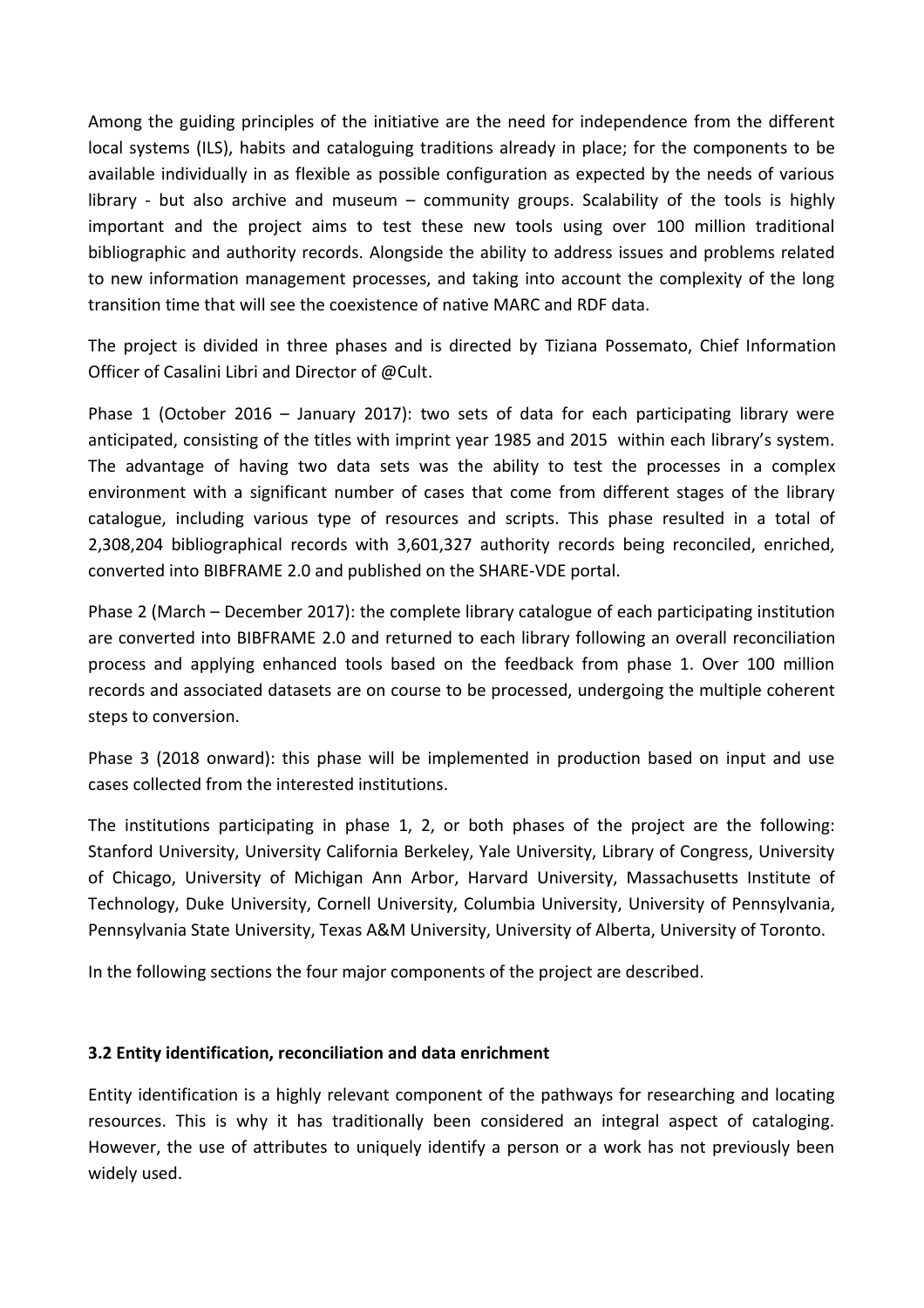With the presence online of different catalogues and authority files available in various formats, where possible in open mode, the concepts of authority control and of catalogue unification have evolved into the grouping of an entity's identifying attributes from different sources. The process is best known as reconciliation and consists of creating a cluster of data that all refer to the same entity. This entity may be known by different names deriving from cultural differences, disparity in cataloguing rules, linguistic variations, and simple typographical errors. Reconciliation accepts this variety, turning it to the advantage of both the cataloguer and the end user.

The enrichment of records, derived through connections to authority files (centralised, distributed or local), other external sources and from clustering data from specific projects, has extraordinary potential to enhance their function. It enables end users to expand their research on the entity increasing their chance of finding new information and resources, while at the same time allowing libraries to consult other authoritative general or specialised sources.

These conditions are also prerequisite for a revolution in the concept of cataloguing and how a catalogue is presented. The change from the record in its entirety having meaning in its rigidity, to the entities as real things in the world, recognising how flexibility and diversity can enrich information.



Figure 4: The new revolution: from record to entity

Data reconciliation and enrichment is obtained by means of complex logic and algorithms (data comparison, results filtering, validation etc.), which may be carried out using either automated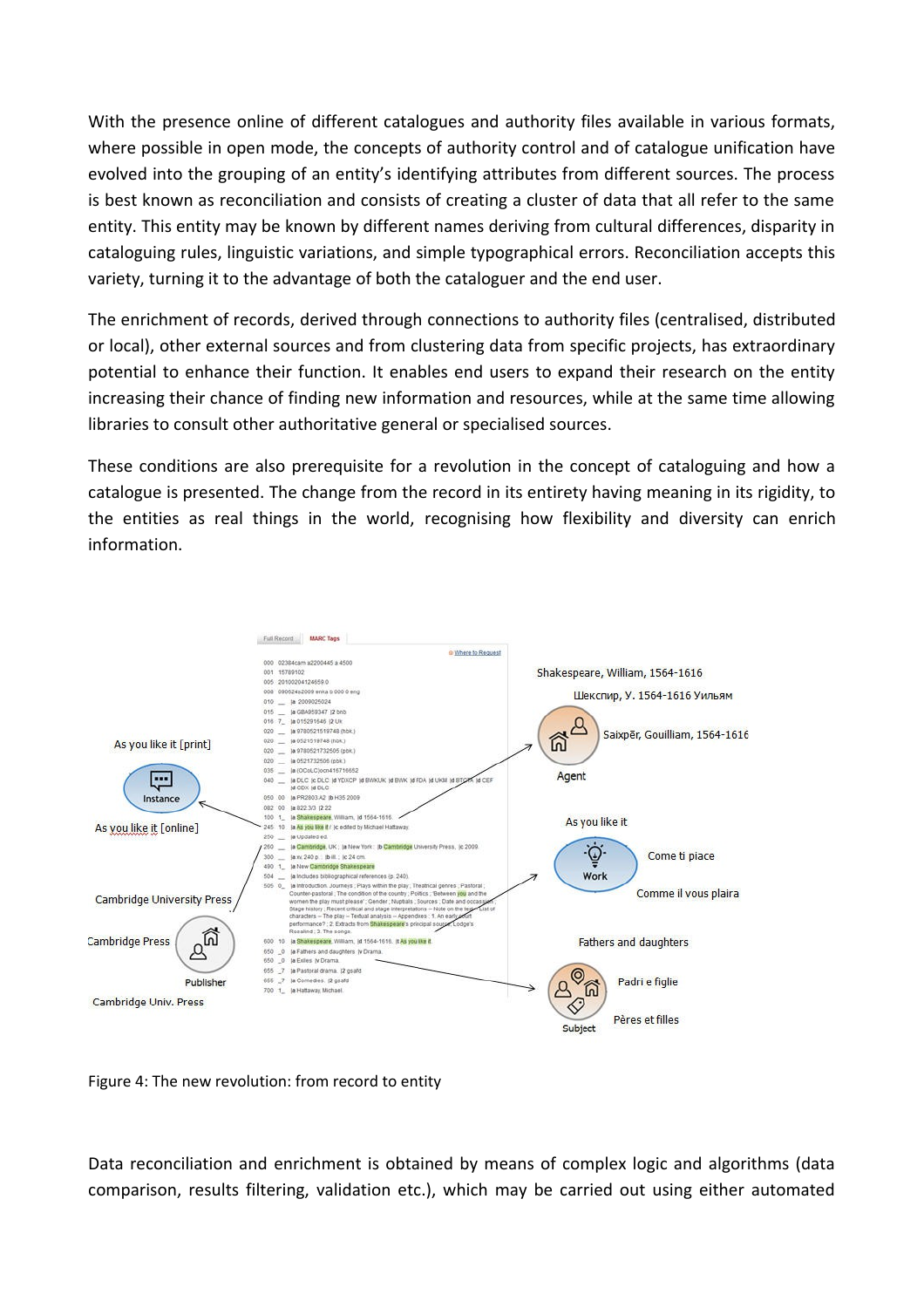systems or manual processes, included (where the ILS permits it) in the cataloguing workflow. The relationship between the reconciliation and validation of the results can differ profoundly between the automated and manual processes as the automated processes assure a high-level of reconciliation and clustering with a low-level of validation of results versus the manual processes with a low-level of reconciliation and clustering and a high-level of validation of results. The best outcome, based on the weighing of parameters during the automated process, can often be a compromise of the two.



Figure 5 and 6: Authify tool in SHARE-VDE to obtain more comprehensive and precise URI retrieval and automated process of cluster creation for Person- and Work-type entities.

| Source      | <b>Http Uri</b>                               | G      | <b>Validated Options</b> |            |
|-------------|-----------------------------------------------|--------|--------------------------|------------|
| <b>NAF</b>  | http://id.loc.gov/authorities/names/n81063091 | $\Box$ | $\mathbf{M}$             | trao       |
| ISNI        | http://isni.org/isni/000000012280370X         | $\Box$ | ×                        | in red & O |
| <b>VIAF</b> | http://viaf.org/viaf/56611857/                | $\Box$ | $\boldsymbol{\varkappa}$ | TK & O     |

Figure 7: Using the URI Management System in the WeCat cataloguing module of the OLISuite ILS example of manual entity enrichment carried out in the cataloguing workflow (the availability of API and web services allows the use of external sources - in this example, NAF, ISNI and VIAF).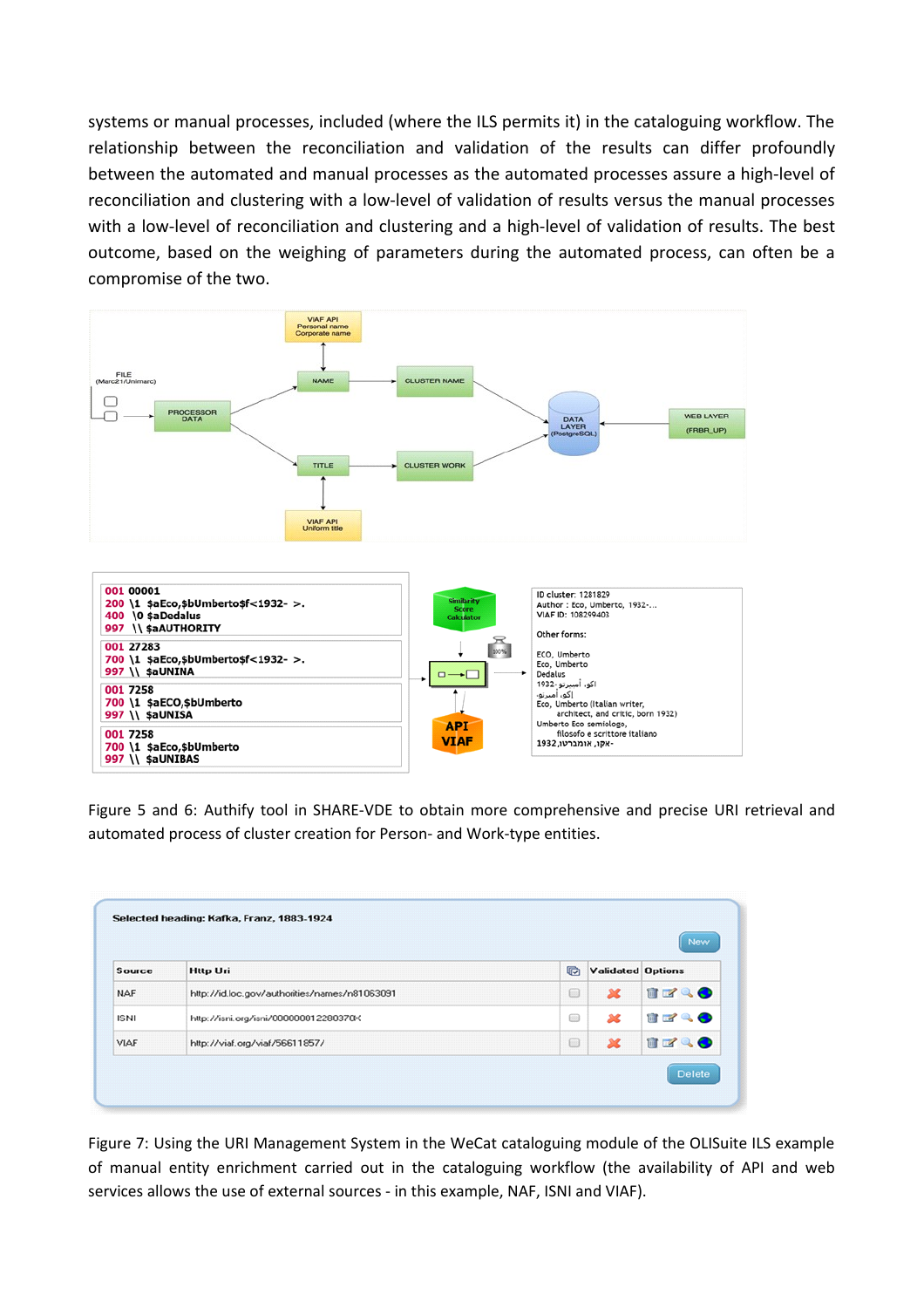In SHARE-VDE Authify is the tool for automated reconciliation. It is a RESTFul module that offers several full-text search services among names and work clusters, and relator terms detection services. The manual tool is a the URI Management System embedded into Casalini Libri's OLISuite WeCat cataloging suite.

In addition to these there are two more components that are part of the overall system:

- I. The database of relationships created from the analysis of bibliographic and authority records with the aim to make evident the relationships that are contained within these records (between author and publishers, author and subjects, publisher and areas of interest, authors and collaborators, titles and ISBN etc.) with the final goal of these procedures being to provide a more effective identification of the entities of interest.
- II. The knowledge base of clusters with GET services to retrieve the cluster data and PUT services to create new clusters. A common knowledge base as a web accessible source with reconciled entities identified with RWO URIs can also be made accessible via API/WS or SPARQL endpoint in RDF format.

#### **3.3 Enhanced MARC records with URIs**

In the recent months important steps were achieved by the PCC Program for Cooperative Cataloging (PCC) Task Groups on URIs in MARC & BIBFRAME, in conjunction with the MARC Advisory Commitee. These decisions embraced the redefinition of subfield \$0 for recording URIs which represent objects in RDF triple statements, and of subfield 4 to be used for recording URIs which represent predicats in RDF triple statements.

One aspect always to be taken into consideration in the application of data models is the conversion of data into alternative structures without the loss of content. To ensure an effective transition from the MARC record to BIBFRAME, the implementation plan must ensure that MARC data elements are enriched through the addition of the necessary local and global identifiers. Once the automatic and manual processes required for this procedure are established, MARC can be converted into Linked Data by any entity.

For an original cataloguing data producer and provider, such as Casalini Libri, it's important to embed the ability to parameterise workflows and foresee profiling options to handle, for example the personalisation of URI sources according to the preferences of each individual institution.

As the transition from MARC to the RDF environment will occur over a substantial period, heterogeneous systems will coexist for long time, probably also within the same institution.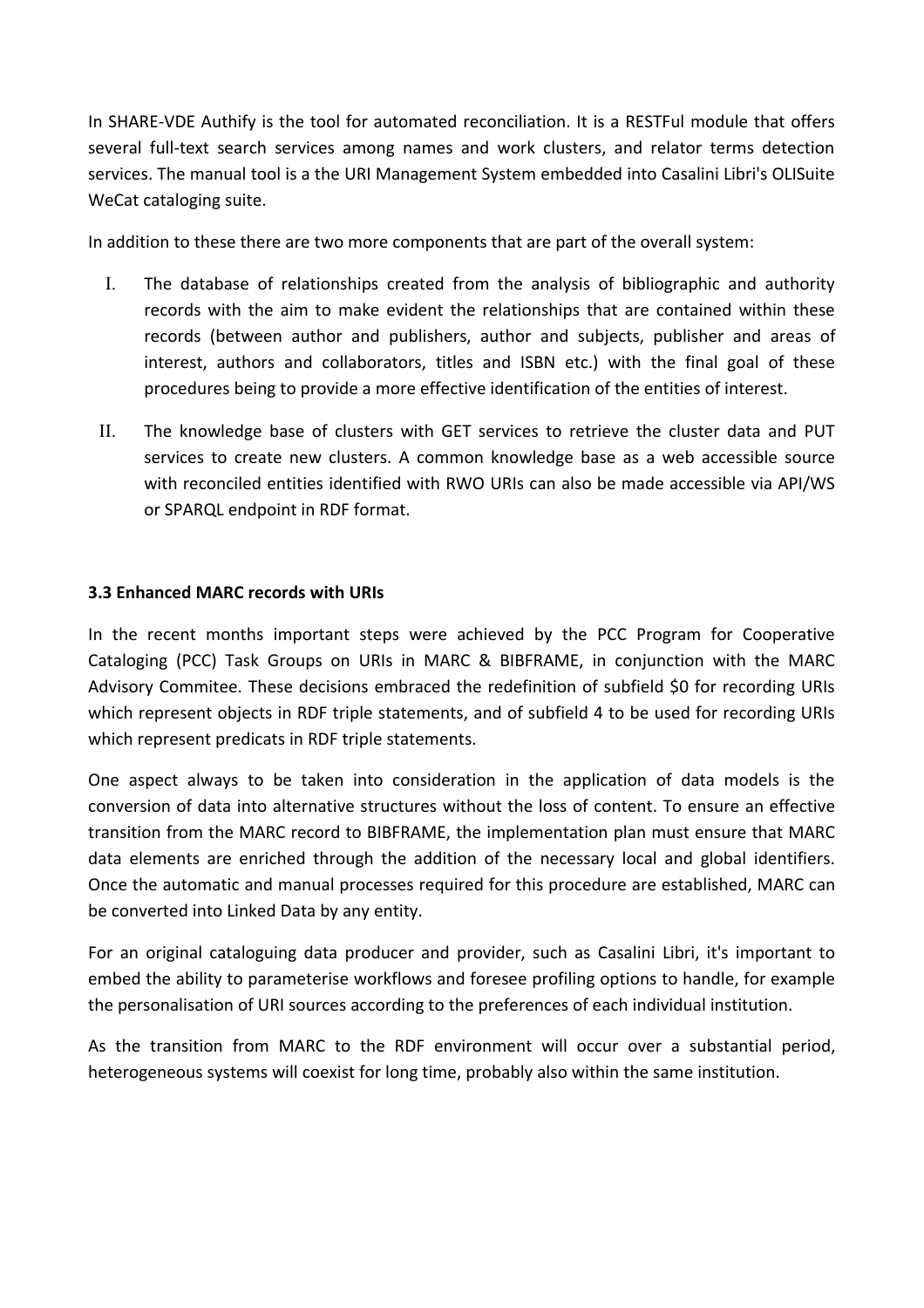## **3.4 Conversion of authority and bibliographical data in BIBFRAME**

In SHARE-VDE Lodify is the tool in command of the conversion to RDF. It contains an asynchronous pipeline where the process is split into pieces (processors), each of these responsible for a small part of the overall task. Each processor can act as a splitter or aggregator and can achieve content manipulation of the incoming message.

Following the ALIADA methodology, Lodify converts each incoming record by means of conversion templates. Each template associates a MARC record from the incoming data-stream with a set of (conversion) rules associated with one or more ontologies.



Figure 8: Lodify tool in SHARE-VDE for the conversion into RDF.

SHARE-VDE uses the triple-store Blazegraph, in conjunction with Solr search engine and PostgreSQL database.

#### **3.5 Publication of a BIBFRAME three layered platform prototype**

Current catalogue data predominantly contains descriptions of Manifestations (in FRBR) / Instances (in BIBFRAME). The objective is now to respond to the need to re-design this data model to include a system that derives data from existing records to produce a new, higher Person / Work layer giving significant advantages for the end user.

In order to achieve this aim the data, after being processed through the steps described above, are presented on a portal equipped with navigational tools based on the BIBFRAME data model characterized by three different layers:

• Person / Works: this level is enriched by data from sources external to the library catalogues for the purpose of extending the research potential.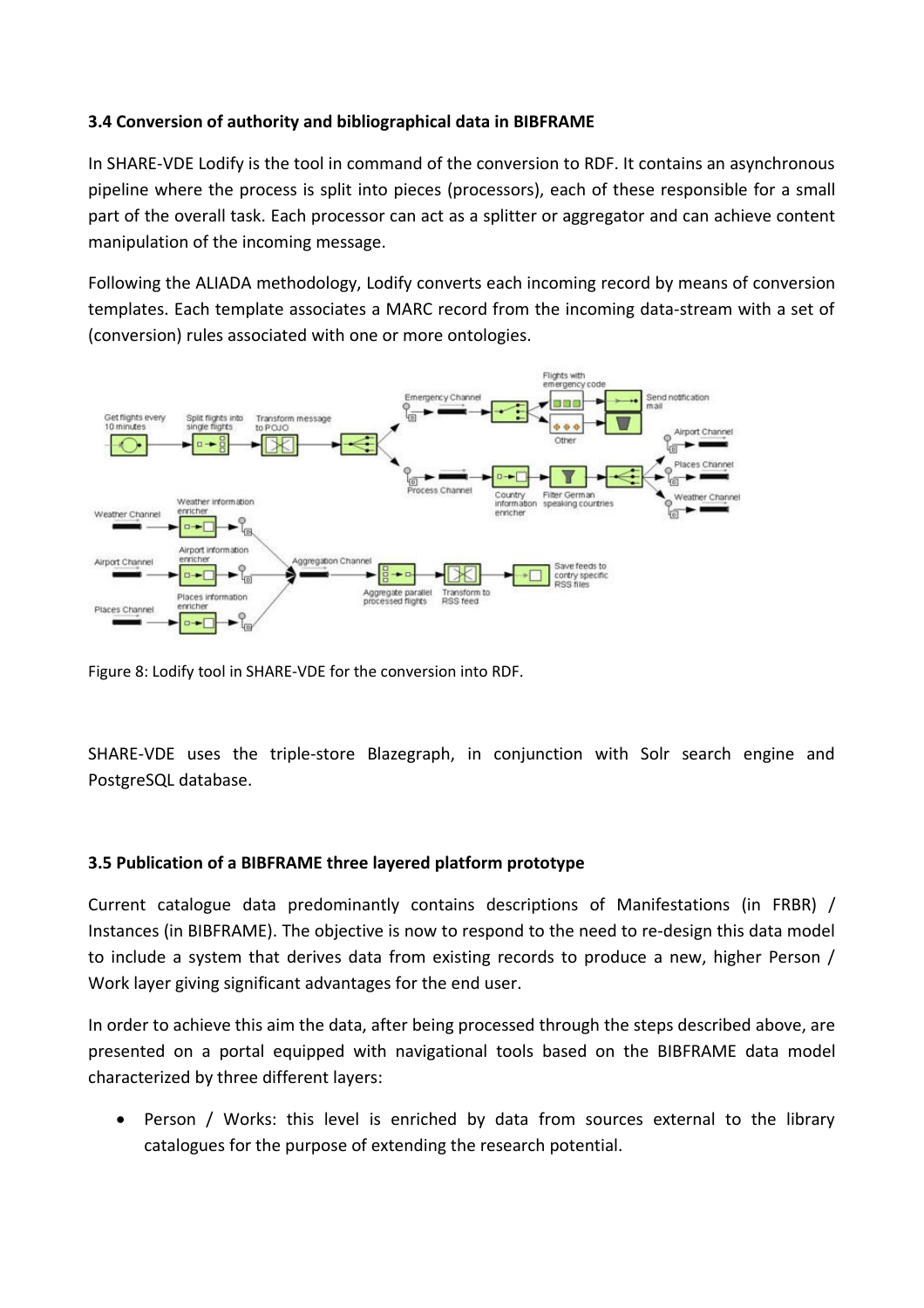- Instances (or Publications): the Instances level is associated with Publications and connected to the overlying layer through relationships with the Works present.
- Item: each Instance (Publication) is linked to information about the data set and the availability of the copy present in the local OPAC of each library.

In order to move progressively toward a record-less approach the platform also addresses the Instance reconciliation aspect. On the Item level, API or web services can be implemented to communicate with the local OPAC. In addition, diversified user interfaces can be applied for different user community needs.

The first version of the SHARE platform was developed by @Cult whilst working on a smaller scale project that went into production in spring 2016. It involved seven Italian university libraries that used and continue to use different local systems: some based on MARC21, others on UNIMARC, also applying different cataloguing codes. The platform can be viewed at [http://catalogo.share](http://catalogo.share-cat.unina.it/sharecat/clusters?l=en)[cat.unina.it/sharecat/clusters?l=en.](http://catalogo.share-cat.unina.it/sharecat/clusters?l=en)

A further application is ilibri-up, an enhancement of Casalini Libri's existing ilibri bibliographic database, which will also serve the main link for the ISNI Registration Agency activities of Casalini Libri.

The SHARE-VDE platform is accessible at [http://www.share-vde.org.](http://www.share-vde.org/)

The following series of figures depicts an overview of the SHARE-VDE processes as well as a series of examples.



Figure 9: SHARE-VDE overall processes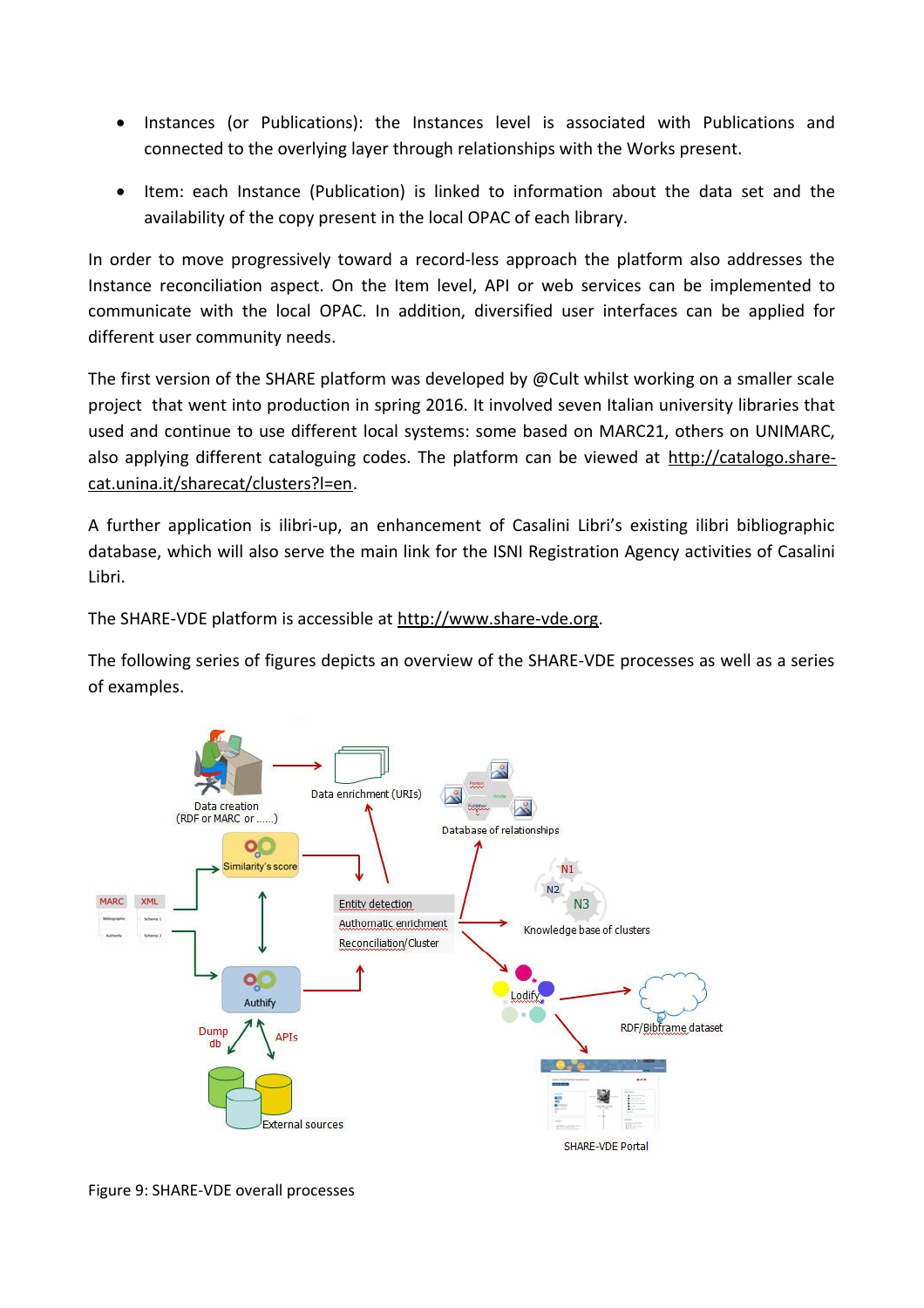

http://share-vde.org/sharevde/searchNames?n cluster id=133656

Figure 10: Albert Camus on the SHARE-VDE platform [\(http://www.share-vde.org/sharevde/searchNames?](http://www.share-vde.org/sharevde/searchNames?n_cluster_id=133656) [n\\_cluster\\_id=133656\)](http://www.share-vde.org/sharevde/searchNames?n_cluster_id=133656)



Figure 11: Entities in cluster: an example of collaboration and sharing [\(http://www.share](http://www.share-vde.org/sharevde/searchNames?n_cluster_id=37154&l=en)[vde.org/sharevde/searchNames?n\\_cluster\\_id=37154&l=en\)](http://www.share-vde.org/sharevde/searchNames?n_cluster_id=37154&l=en)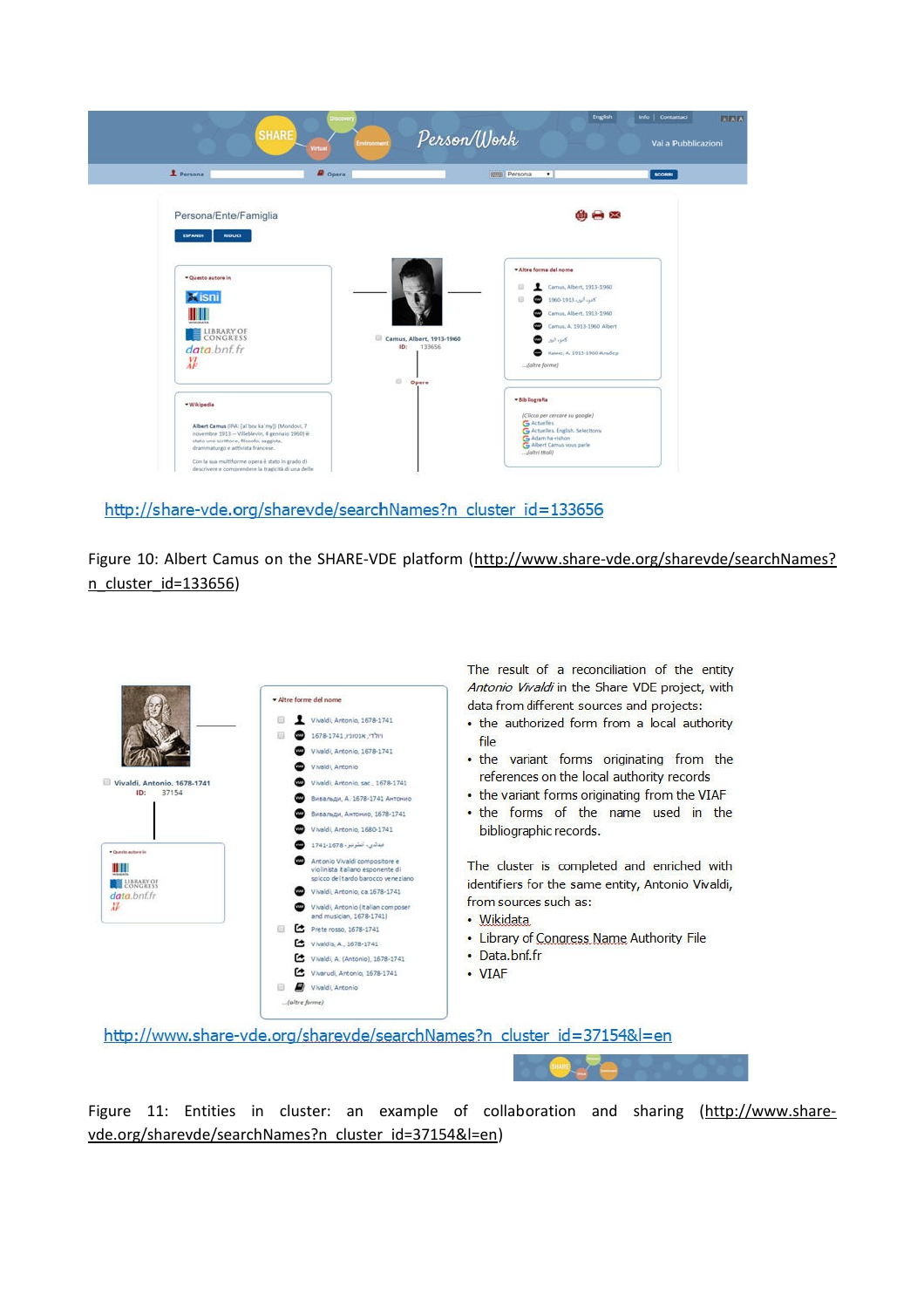

Figure 12: An example of Work/Instances reconciliation [\(http://www.share-vde.org/sharevde/searchTitles?](http://www.share-vde.org/sharevde/searchTitles?t_cluster_id=11287&l=en) [t\\_cluster\\_id=11287&l=en\)](http://www.share-vde.org/sharevde/searchTitles?t_cluster_id=11287&l=en)

| The storm and other things                                                                                                                 | Advanced<br>Everywhere $\bigcirc$ show 10 $\bigcirc$ results per page ordered by Score<br>search                                                                                                       | O                                                                                                 |
|--------------------------------------------------------------------------------------------------------------------------------------------|--------------------------------------------------------------------------------------------------------------------------------------------------------------------------------------------------------|---------------------------------------------------------------------------------------------------|
| <sup>o</sup> Info                                                                                                                          | $\exists$ The storm and other things $x$ +<br><b>Tabular view</b><br><b>Short view</b><br><b>MARC</b>                                                                                                  | Format                                                                                            |
| Select one or more items in<br>order to activate some<br>functionalities like: print, send<br>by email, download in available.<br>formate. | The storm and other things / Eugenio Montale ; translated, with preface and<br>commentary, by William Arrowsmith (14 records)<br>Montale, Eugenio, 1896-1981<br>Publication<br>New York: Norton, c1985 | Language material (58)<br><b>Bibliographic level</b><br>Monographs (58)<br><b>Author (Person)</b> |
| Library<br>×                                                                                                                               | 219 p.: 25 cm.<br>Extent                                                                                                                                                                               | Montale, Eugenio, 1896-1981                                                                       |
| Harvard University (9)                                                                                                                     | Format<br>Language material                                                                                                                                                                            | (17)                                                                                              |
| University of California<br>Berkeley (5)                                                                                                   | UCBERKELEYUCb125195606 (Click for details)<br>ID:<br><b></b>                                                                                                                                           | Arrowsmith, William, 1924-.<br>1992 (13)                                                          |
| University of Toronto (5)                                                                                                                  | COLUMBIA444093 (Click for details)<br>ID.                                                                                                                                                              | Haakanson, Sven D. (12)                                                                           |
| Columbia University (4)                                                                                                                    |                                                                                                                                                                                                        | Leist, Marnie A. (12)                                                                             |
| Duke University (4)                                                                                                                        | YALE440351 (Click for details)<br>ID.                                                                                                                                                                  | Saltonstall, Patrick G. (12)                                                                      |
| Pennsylvania State University                                                                                                              |                                                                                                                                                                                                        | More                                                                                              |
| (4)                                                                                                                                        | UCHICAGO773996 (Click for details)<br>ID.                                                                                                                                                              | <b>Author (Corporate)</b>                                                                         |
| Texas A&M University (4)                                                                                                                   |                                                                                                                                                                                                        | Alutiig Museum &<br>Archaeological Repository (12)                                                |
| University of Pennsylvania (4)<br>More                                                                                                     | MIT000275299 (Click for details)<br>1D                                                                                                                                                                 | <b>Author (Conference)</b>                                                                        |
|                                                                                                                                            | HARVARD000456337-9 (Click for details)<br>ID.                                                                                                                                                          | <b>Works</b>                                                                                      |
|                                                                                                                                            |                                                                                                                                                                                                        | Bufera e altro (16)                                                                               |
|                                                                                                                                            | **********************************<br>PENNSTATEa1146173 (Click for details)<br>ID.                                                                                                                     | City in Texas (10)                                                                                |
|                                                                                                                                            |                                                                                                                                                                                                        | Kal'unek from Karluk (9)                                                                          |
|                                                                                                                                            | ID<br>TAMU409442 (Click for details)                                                                                                                                                                   | Poems (6)                                                                                         |
|                                                                                                                                            |                                                                                                                                                                                                        | Short stories (6)                                                                                 |

Figure 13: Example of same Instances reconciliation for titles present in different library catalogues [\(http://www.share.vde.org/sharevde/searchg=The+storm+and+other+things&&h=any\\_bc&s=10&o=scores](http://www.share-vde.org/sharevde/search?g=The+storm+and+other+things&&h=any_bc&s=10&o=scores&v=ll&dls=true&l=en) [&v=ll&dls=true&l=en\)](http://www.share-vde.org/sharevde/search?g=The+storm+and+other+things&&h=any_bc&s=10&o=scores&v=ll&dls=true&l=en)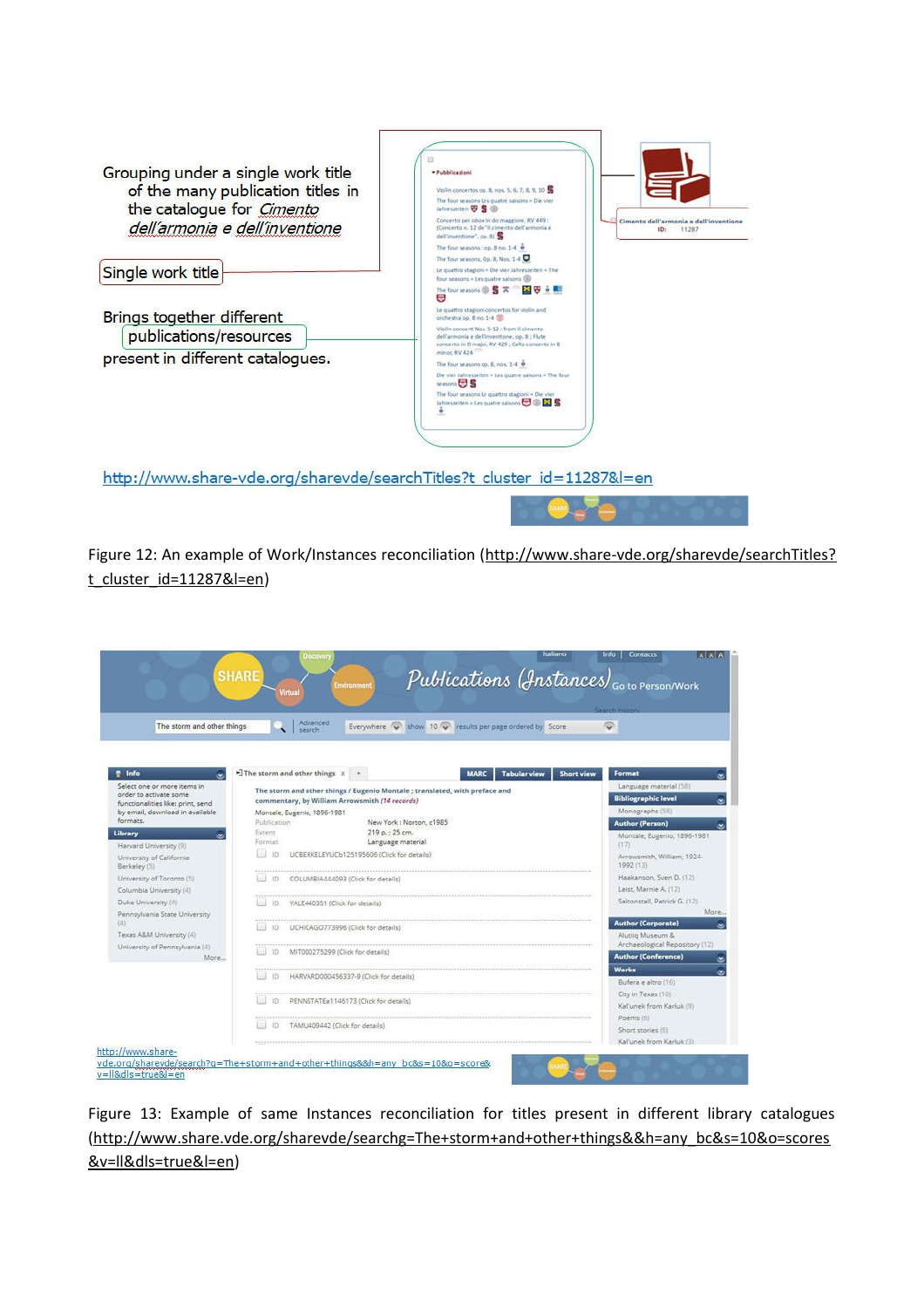#### **3.6 Further connected topics**

A number of further connected topics and enhancements are addressed throughout the project, among them:

- User interface:
	- For both Person/Work and Instance layers: search-box for relationship presentation (e.g. author to subject, author to publisher);
	- First edition identification for the chronological positioning of Entities;
	- "Work of" or "Work concerning" a Person.
- Additions of classes and properties originating from ontologies other than BIBFRAME as needed.
- Subject URI enrichment; content, media, carrier enrichment.
- Analysis for the creation of relationships among subject terms and strings in different languages.
- Provenance declarations that can become the fourth element added to every triple.
- Update management and URI Registry.

In order to address the many involved aspects particularly useful have been the brainstorming opportunities among Linked Data for Production (LD4P), IMLS Shareable Authorities Forum, Linked Open Data in Libraries Archives and Museums (LODLAM), Program for Cooperative Cataloguing (PCC) and European RDA Interest Group (EURIG) contacts and meetings.

## **4. Conclusions**

The scope of the briefly described project has been chosen so that decisions for subsequent steps for a production scenario for the GLAM communities can be based on concrete evidence from a conspicuous data sets. This can then contribute to building a realistic model of the activities, the problems to be addressed as well as the potential advantages of moving toward the Linked Data environment. Functionality also dominated the design of the project: providing various environments and user interfaces for data creation, enrichment and supply workflows to the diverse group of participating librarians, professionals, scholars, researchers and students encompassing a wide range of needs.

Promoting a culture of openness towards knowledge has multiple advantages for all of the links in the information chain. The exploitation and diffusion of library, archive and museum data to a wider audience, enriching the World Wide Web with valuable information that until now has remained hidden in archives, collections and catalogues, allows libraries and museums to benefit from the opportunity to provide more comprehensive tools, while end users are able to access a wealth of information.